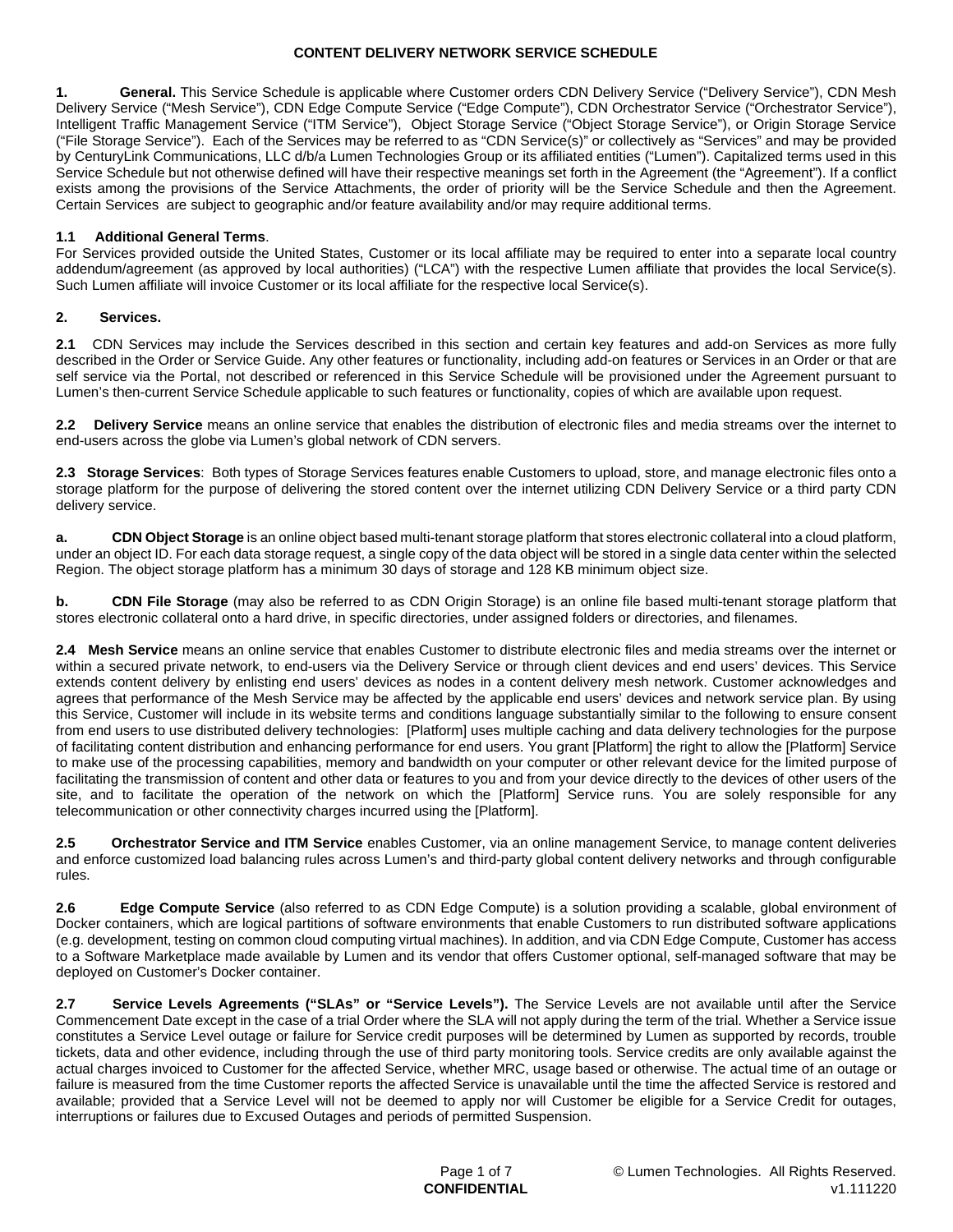**2.7.1 Delivery and Mesh Services.** Service Levels are monitored through third party or Lumen test-agents distributed globally across the Lumen content delivery network. Each test-agent takes sample measurements every fifteen (15) minutes to calculate SLA's.

**(a) Availability SLA.** The applicable Service is determined to be "unavailable" when test-agents by Region report a "request timeout", "connection refusal", "receive time-out" or other similar error message (collectively, "Unavailable" or "Unavailability"). The Availability SLA is calculated based on cumulative Unavailability of an affected Service within a Region for a given calendar month. If Lumen fails to meet the Availability SLA in a calendar month for the Region selected by Customer in the applicable Order, Customer will be entitled to a Service credit calculated by using the applicable credit due percentage in the table below.

| <b>Availability SLA</b> | Availability      | Credit (% of actual charges in month subject to the<br>claim for credit) |
|-------------------------|-------------------|--------------------------------------------------------------------------|
| 99.99%                  | $95\% - 99.989\%$ | 15%                                                                      |
|                         | $90\% - 94.9\%$   | 25%                                                                      |
|                         | 89.9% and below   | 3% credit for each 1% of Unavailability                                  |

#### For North America (NA) Region or European (EU) Region

For Middle East & Africa (MEAF), Latin America (LATAM), Asia Pacific (APAC) and Global (excluding delivery into China and India for which no Service Levels apply)

| <b>Availability SLA</b> | <b>Availability</b> | Credit (% of actual charges in month<br>subject to the claim for credit) |
|-------------------------|---------------------|--------------------------------------------------------------------------|
| 99%                     | $95\% - 98.9\%$     | 15%                                                                      |
|                         | $90\% - 94.9\%$     | 25%                                                                      |
|                         | 89.9% and below     | 3% credit for each 1% of<br>Unavailability                               |

**(b) Chronic Outage**. Customer may elect to terminate without termination liability the affected Service for the Region selected by Customer in the Order if the Availability SLA within a calendar month is 60% or less. Customer must exercise its right to terminate the affected Service, in writing per the notice section of the Agreement, within thirty (30) days after the end of the calendar month in which the event giving rise to a right of termination occurs.

**2.7.2 Storage Services.** Lumen measures Customer's ability to access the Storage Services to upload, store, view and/or delete the objects and files stored within Customer's designated instances which reside on the applicable Storage Service platform. The Storage Availability SLA provides that Storage Services will be available to Customer 99.99% of the time during the given calendar month. If Lumen does not meet the Storage Availability SLA percentages in the table below, Customer will be entitled to the corresponding Service credit. Availability, expressed as a percentage, is calculated as one (1) minus, the total number of minutes in the given month minus the total number of minutes of downtime in that month, divided by the total number of minutes the given month.

| <b>Availability SLA</b> | Credit (% of MRC in month subject to the claim<br>for credit) |
|-------------------------|---------------------------------------------------------------|
| $99.5 - 99.99 %$        | 3%                                                            |
| $99.0 - 99.5$ %         | 5%                                                            |
| $<99.00\%$              | 10%                                                           |

**2.7.3 Edge Compute Service Level**. Edge Compute Availability SLA means the (Expected Available Time minus the "Edge Compute Outage" time) divided by the Expected Available Time and multiplied by 100. "Edge Compute Outage" means a period of time in a calendar month the Edge Compute Services were not available to deliver content to the Internet for 2 or more consecutive 2-minute periods. The Software Marketplace is not considered part of Edge Compute for purposes of this Service Level. "Expected Available Time" means the total minutes in a calendar month minus any Regular Scheduled Maintenance, upgrades or planned downtime. If the Edge Compute Availability SLA is not met in a given calendar month, Customer will be entitled to a Service credit in accordance with the table below:

| <b>Edge Compute Availability</b> | Credit (% of actual charges in calendar month subject to the claim<br>for credit) |
|----------------------------------|-----------------------------------------------------------------------------------|
| $>99.95\%$                       | 0%                                                                                |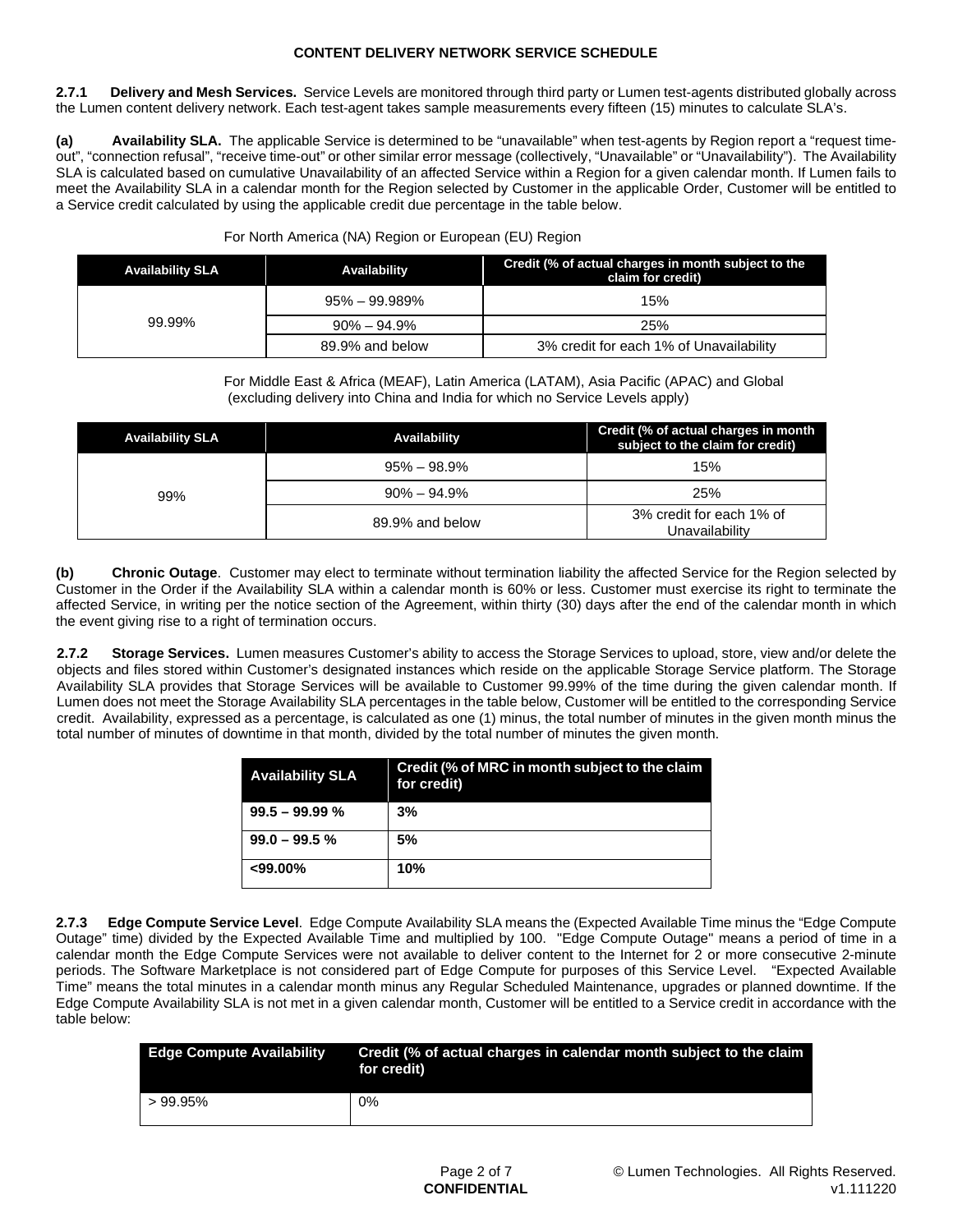| 99.0% to 99.95% | 5%  |
|-----------------|-----|
| 98.0% to 98.99% | 10% |
| 95.0% to 97.99% | 25% |
| < 95%           | 50% |

An Edge Compute Outage will not be deemed to have occurred due to: (i) Failure or errors with the Customer's hardware, network, or website code; (ii) DNS issues beyond Lumen or its vendors' direct control; or (iii) Failure to report an Edge Compute Outage to designated support.

# **2.7.4 ITM and Orchestrator Service SLA.**

**(a) Service Availability.** The Availability SLA provides that the ITM and Orchestrator Services will respond to queries its resolution authority 99.999% of the time during any given calendar month. If Lumen does not meet this SLA, Customer will be entitled to a Service credit equal to either (i) charges for one (1) day of the allocated MRC or commit where a commit applies, or (ii) the average daily charge in a calendar month for usage based services.

**(b) Administrative Portal Availability.** The Availability SLA for ITM and Orchestrator Services provides that Customer's access to the ITM and/or Orchestrator Service Portal will be available 99.99% of the time during any given calendar month. If Lumen does not meet this Availability SLA, Customer will be entitled to a Service credit equal to either (i) charges for one (1) day of the allocated MRC or commit where a commit applies, or (ii) the average daily charge in a calendar month for usage based services.

**(c) Chronic Outage.** Customer may elect to terminate affected ITM or Orchestrator Service without termination liability if ITM or Orchestrator Service does not respond to queries for appropriately provisioned service under its authority for 30 consecutive minutes or more on three (3) or more separate occasions during any calendar month. Customer must exercise its right to terminate the affected Service, in writing per the notice section of the Agreement, within thirty (30) days after the end of the calendar month in which the event giving rise to a right of termination occurs.

### **2.7.5 General Terms for all Service Levels.**

**2.7.5.1 Limitations.** The aggregate credits in any calendar month will not to exceed 100% of the actual amount billed for the affected Services in the month in which the right to a Service credit has occurred. If a single issue triggers more than one SLA, Customer will be entitled to receive the higher of the two credits. Service Levels are not valid for Customers with geographic restrictions on content delivery or in months in which a Disproportionate Peak occurs. Customer will not be entitled to Service credits under multiple SLA's for a single event. Regions notwithstanding, Lumen reserves the right to deliver content from anywhere on its content delivery network. The credits and any other remedies specified in this Section 2.7 are the sole and exclusive remedies of Customer for any interruptions or delays or other Service-related issues under this Service Schedule.

**2.7.5.2** Lumen continually makes improvements to the Service and reserves the right to make any updates, error corrections, bug fixes, and other modifications to any software, equipment or hardware utilized by Lumen to provide the Services, at any time upon notice. Lumen will use reasonably efforts to make modifications during the Regularly Scheduled Maintenance.

**2.7.5.3** To be eligible for Service credits, Customer must be current in its obligations, and Customer must contact Lumen Billing Inquiries via the contact information provided on the invoice, open a ticket in the Portal or contact its account manager to report any service issues within 30 calendar days after the Service issue. Credits will not apply to any custom service. Cumulative credits in any one month must exceed \$100.00, or the local currency equivalent, to be processed.

**3. Customer Responsibilities.** Lumen will not be liable for any failure to perform due to Customer's failure to fulfill its responsibilities and requirements.

### **3.1 Charges.**

**3.1.1 Charge Components.** Charges on the Order remain in effect during the Service Term. Charges are either tiered (i.e. based on pricing by each tier the total level of usage has fulfilled); or achievement (i.e. total usage by Region pricing at the highest tier achieved) as selected by the Customer on the Order. Charges may consist of all or some of the following: (a) a non-recurring installation charge per port; (b) a monthly recurring charge; (c) monthly usage based charges; (d) minimum revenue or data commits or associated uncommitted usage; and (e) expedite fees. The manner of monthly billing available by Service will be designated by Customer in the Order and may consist of the following: (a) Actual Usage; (b) 95th Percentile; (c) Client Usage; and/or (d) Container Usage.

Charges for certain Services are subject to (a) a property tax surcharge (or substantially similar local equivalent); and (b) a cost recovery fee per month to reimburse Lumen for various governmental taxes and surcharges. Such charges are subject to change by Lumen and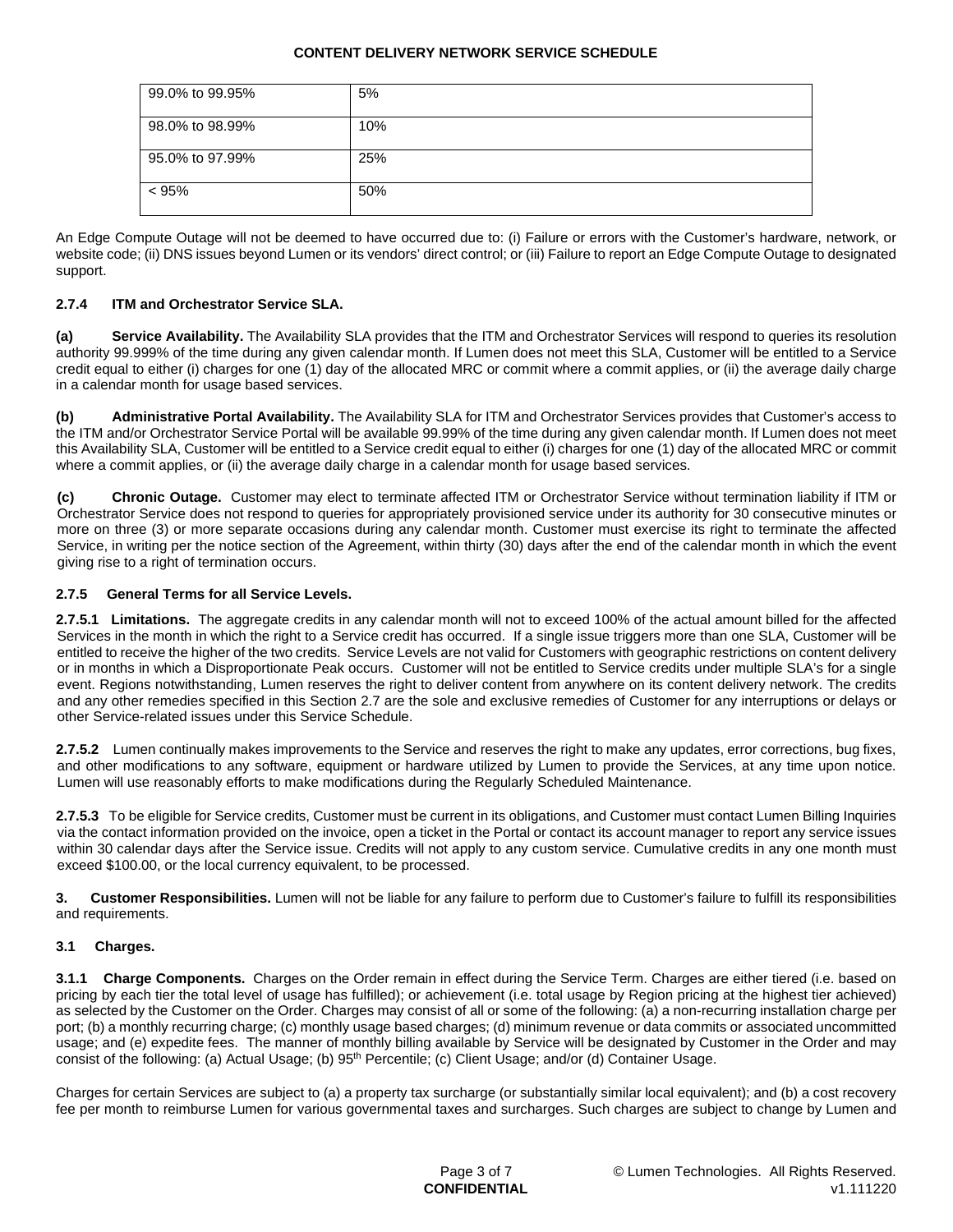will be applied regardless of whether Customer has delivered a valid tax exemption certificate. For additional details on taxes and surcharges that are assessed, visit [www.lumen.com/taxes](http://www.lumen.com/taxes).

**3.1.2** Customers may purchase certain optional Edge Compute Services or features within the Software Marketplace or the Portal. Pricing for self-service is detailed in the Portal and is invoiced in accordance with this Section 3. All Services purchased via self-service are governed by this Service Schedule.

### **3.1.3 Revenue Commitment; Termination.**

**(A)** Where any Order includes a revenue commitment, Lumen will invoice based on an uncommitted usage plan or a monthly minimum revenue commitment. Monthly recurring charges are based on both the revenue commitment and actual usage charges. To the extent actual usage in a month exceeds the revenue commitment, Customer will pay the revenue commitment plus the actual usage.

**(B)** The balance of any applicable minimum revenue commitment through the remainder of the Service Term is due and payable upon termination for convenience or termination by Lumen for default. Prepaid annual software licenses are not pro-rated or refundable for any reason.

**3.2 Customer Information.** Customer must provide and maintain an English-speaking point of contact with current, complete and accurate contact information reachable 24/7 and should be authorized to make or direct changes to the Customer's Service, as applicable.

**3.3** Customer must provide Lumen with at least five business days advance notice of any network topology or system changes that may affect the Service. For changes that are Service or price impacting, changes must be agreed in a new Order before the change will go into effect.

**3.4** Lumen may utilize a vendor and/or subcontract any or all Services to be performed under this Service Schedule. Customer must cooperate with Lumen and Lumen's vendors or subcontractors in coordinating setup of the Service.

**3.5 Portal Use.** Customer is responsible for maintaining the confidentiality of and protecting access to all usernames and passwords it creates or assigns (collectively, "Credentials") and is solely responsible for all activities that occur under the Credentials, including access to content. Customer agrees to notify Lumen promptly of any actual or suspected unauthorized use of any Credentials. Lumen reserves the right to terminate upon notice any Credentials that Lumen reasonably determines may have been accessed or used by an unauthorized third party. For added security, Lumen recommends two-factor authentication in conjunction with all Credentials.

**3.6** Customer acknowledges that all third party components of the Service are subject to the applicable vendor's decision to (i) not continue to provide or renew its services and/or products with Lumen and/or (ii) modify or end of life a Service, feature or related component(s). If any of the foregoing occurs, Lumen will use commercially reasonable efforts to migrate Customer to another comparable Lumen service at any time. Migration will occur without regard to Customer's current term. Customer's failure to cooperate or reasonably agree to a transition plan may result in Service degradation or failure or Lumen's inability to provide the Services and Lumen will have no liability therefrom.

**3.7** If utilizing an Application Program Interface (API), Customer agrees to use the most current version of an API and API terms and conditions, as applicable. Customer acknowledges that it may not be able to access the Services utilizing prior versions of APIs.

### **4. Additional Limitations and Disclaimers.**

### **4.1. Intellectual Property; Customer Content; HIPAA.**

**4.1.1** Subject to mandatory statutory rights, each party agrees that it will not, directly or indirectly, reverse engineer, access software of the other party, or otherwise attempt to derive source code, trade secrets or other intellectual property relating to the Service from the other party. Customer warrants that it owns and will own all right, title and interest in the content or possesses or will possess all legally valid rights in the content necessary for the use of content as contemplated by this Schedule and notwithstanding anything to the contrary in the Agreement, Customer grants Lumen a limited, non-exclusive, world-wide royalty free license to any data or content provided by Customer in using the Service solely and exclusively for the purpose of and to the extent necessary to provide the Service.

**4.1.2** Customer acknowledges the CDN Edge Compute environment may contain software or firmware licensed from third parties ("Third Party Software"). Customer agrees that Third Party Software, including any corresponding documentation, will be used strictly in accordance with applicable licensing terms and conditions, as may be updated from time to time or in accordance with mandatory pass through terms or EULAs which, if applicable may be identified in the Service Guide. All rights in and to any Third-Party Software are reserved by and remain with the applicable third parties. In addition, Customer consents to the installation of Third-Party Software on Customer owned and managed systems, as applicable. Lumen is not responsible for any hardware issues arising from or related to the installation of Third-Party Software. Lumen makes no representations or warranties whatsoever regarding Third Party Software. Notwithstanding anything to the contrary in the Agreement, Lumen will have no obligation to defend, indemnify or hold Customer harmless, or otherwise liable to Customer in any way, for any claims of infringement of patent, copyright or other intellectual property right related to or arising from the Third Party Software.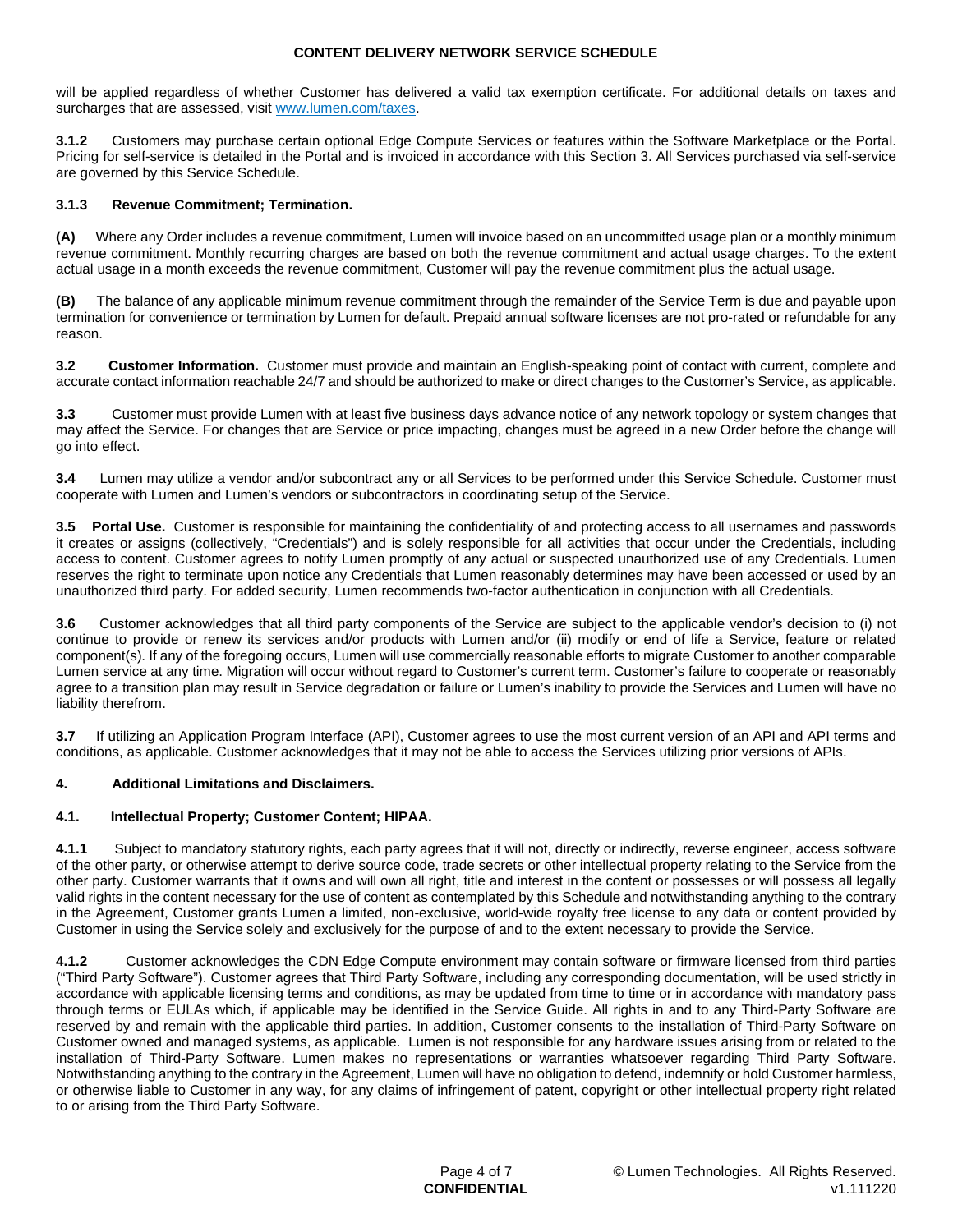**4.1.3** Customer will not authorize any third party to use the Service, including without limitation the Lumen APIs. In the event Lumen provides Customer with (or with access to) software or equipment, Customer will not use, distribute or modify the software or equipment in any manner that would require that any software or equipment, components thereof, or other intellectual property of Lumen or its licensors be (a) disclosed or distributed in source code form, (b) made available free of charge to recipients, or (c) modifiable without restriction by recipients.

**4.1.4** Customer will indemnify, defend and hold Lumen, its directors, officers, and employees harmless from any loss, damage, expense or liability, costs and expenses (including reasonable attorneys' fees) related to any actual or alleged third party claim, including without limitation intellectual property infringement claims, arising from or relating to any content or services provided or delivered for Customer in connection with the Service.

**4.1.5** Where Lumen might automatically replicate content uploaded in connection with the applicable Storage Service and retain such content during the Service Term, the Service is not a "vault" service and Lumen does not back up to offsite tapes or devices or provide restore services. Lumen recommends that Customer maintain a master copy of all content. Lumen will have no liability relating to the unauthorized use, disclosure of or destruction, loss or corruption of content.

**4.1.6** Customer understands and acknowledges the Services are not designed to any specific security requirements and are not suitable for regulated content, including for the transmittal or maintenance of protected health information consistent with the Health Insurance Portability and Accountability Act (HIPAA), as amended or any other personal or sensitive information. Customer warrants and represents that it will not use the Services to maintain, transmit or store protected health information, including properly setting cache directives so that protected health information isn't cached within the CDN and CDN Edge Compute platforms and agrees to indemnity, defend and hold Lumen and its affiliates harmless from and against any actual or alleged claims related to or arising out of Customer's use of the Services for such purpose.

**4.1.7** Notwithstanding anything to the contrary in the Agreement, Customer is prohibited from reselling any Service in this Service Schedule to a third party vendor without the express written consent of Lumen; provided, however Customer may bundle Services with any other Lumen Service(s) or the services of Customer and provide such bundled service to Customer's subscribers and its customers.

**4.1.8 Open Source.** Certain Services, including CDN Edge Compute and Mesh Service, may include open source software and/or publicly distributed software (each, "open source software"), each of which is a separate and independent work and is subject to its own or open source or public license agreement ("Open Source License Agreement"). Customer agrees that open source software is licensed to Customer from the original licensor (and not Lumen) under, and are subject to, the terms of the applicable Open Source License Agreement, which Customer agrees to. Nothing in this Service Schedule will limit Customer's rights under, or grants Customer any rights that supersede or expand, the terms and conditions in the applicable Open Source License Agreement. For clarity, this Service Schedule is not intended to change or restrict the terms of any Open Source License Agreement, and Lumen does not seek to restrict, or receive compensation for, the copying or redistribution of open source software, which is otherwise freely re-distributable to third parties.

**4.1.9 Customer Provided Software**. If Customer elects to use Customer provided and/or licensed software (i.e. Bring your own license) in connection with Software Marketplace, Customer is solely responsible for (a) selecting, licensing, installing, maintaining software, including ensuring any related applications and systems are supportable; (b) ensuring adherence to current technical documentation, up to date versions, all applicable licensing terms, requirements, and/or restrictions; and (c) ensuring it has the legal right to use the software in this manner.

**4.1.10 Feedback.** If Customer elects to communicate to Lumen suggestions for improvements to the Service ("Feedback"), Lumen will own all right, title and interest in and to the Feedback, even if Customer has designated the Feedback as confidential, and Lumen will be entitled to use the Feedback without restriction. Customer irrevocably assigns all right, title, and interest in and to the Feedback to Lumen and agrees to provide Lumen such assistance as it may require to document, perfect and maintain Lumen's rights to the Feedback.

# **4.2 Personal Data Protection.**

**4.2.1 Business Contact Information.** Customer and Lumen, its affiliates and/or vendors, acknowledge that it may be necessary to provide the other party with certain personal data necessary for the performance of each party's obligations under this Service Schedule, such as business contact information and credentials to access the applicable Portal(s). The parties acknowledge and agree that each is a data controller in its own right with respect to any such personal data exchanged under this Service Schedule, and any such personal data is provided on a controller-to-controller basis. Any personal data exchanged under this Service Schedule will be limited solely to the extent necessary for the parties (including Lumen vendors) to perform their obligations or exercise their rights under this Schedule and in connection with the performance of the Services in locations worldwide to support the delivery of the Service. As used in this Service Schedule, the terms "personal data" and "controller" will have the meanings ascribed to them in applicable data protection laws, including, without limitation, the European Union General Data Protection Regulation (Regulation (EU) 2016/679) ("GDPR"). Each party will be independently and separately responsible for complying with its obligations as a controller under applicable data protection laws in its capacity as a data controller with respect to the personal data it provides to the other party and/or receives from the other party.

**4.2.2 End User Information**. Customer acknowledges that, by virtue of providing the Service, Lumen and its third party suppliers may need to process and store personal data of end users in connection with performance of Services wherever Lumen and/or its third party suppliers do business. Lumen and/or its third party suppliers may use personnel and resources in locations worldwide to support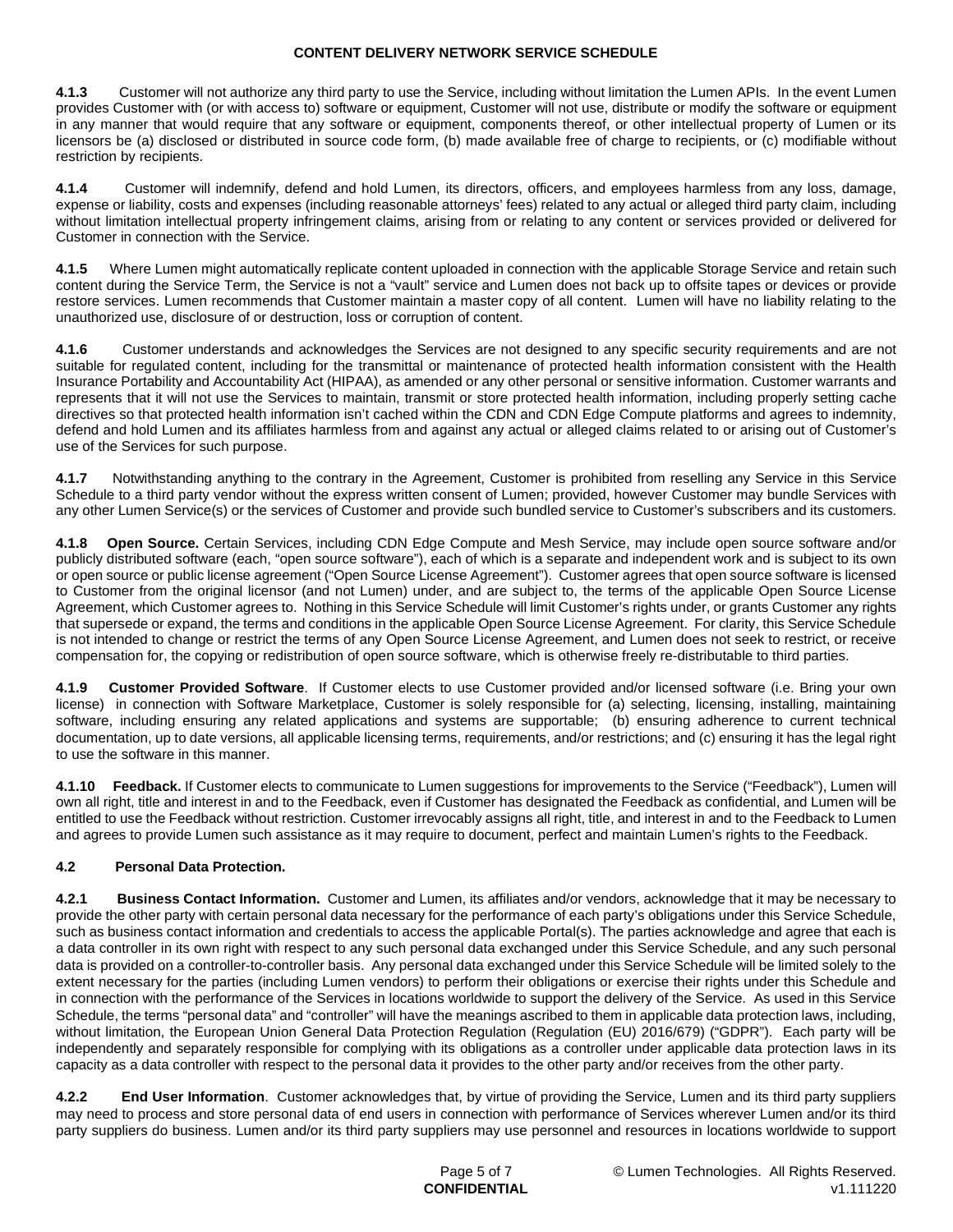delivery of the Services. Customer agrees that Lumen or its vendors may transfer Customer or its end-users personal data across a country border, including outside the European Economic Area (EEA), and use processors and permitted subprocessors (including personnel and resources) in locations worldwide; provided that the parties will work together to ensure that any such data transfers are in accordance with applicable data protection laws.

**4.2.3** If Customer will use the Services to process personal data subject to data protection law that requires specific terms in place with Lumen as a processor, Customer agrees that it is Customer's sole responsibility to request that appropriate terms are part of this Service Schedule.

**4.2.4 End Users.** With respect to end users' personal data, Customer is solely responsible for: (i) ensuring the lawful basis of such processing; (ii) notifying any end user that Customer has provided such end user's personal data to Lumen and its suppliers (if applicable) for the purposes of allowing Lumen and its suppliers to use, store and process personal data or content to the extent necessary to provide the Service, and that the end user's use of the Service may be monitored, by Lumen and its suppliers on Customer's behalf; and (iii) obtaining the consent of such end users for use, storing and/or processing.

# **4.3 Security; Disclaimers; Liability.**

**4.3.1 Security.** Customer acknowledges and agrees that use of the Service necessarily involves transmission of content over networks that are not owned, operated or controlled by Lumen and that it is Customer's responsibility to choose what, if any, security measures are needed to protect content, including caching directives. Lumen is not responsible for any content (including the security thereof) that is lost, altered, intercepted or stored across such networks or via use of the Services. Lumen and its third party suppliers do not warrant that security procedures will be error-free, that transmissions of content will be free of disruptions or secure or that unauthorized third parties will never be able to defeat Lumen's security measures or those of its third-party service providers.

**4.3.2** Subject to Section 4.3.3 below, Customer acknowledges that Customer's selection of certain CDN Edge Compute Services endeavor to mitigate security events, but events may not always be identified and if identified may not be mitigated entirely, blocked or rendered harmless. Customer is solely responsible for implementing policies and reasonable security measures, properly configuring and using the CDN Edge Compute Service, and taking its own steps to maintain appropriate security, protection and backup of applicable content, information in cases where Customer can self-provision and self-configure the Services. Customer further acknowledges that it should consider any particular feature as just one tool to be used as part of an overall security strategy and not a guarantee of security and that the applicable Service or feature purchased under this Service Schedule is a supplement to Customer's existing security and compliance frameworks, network security policies and security response procedures, for which Lumen is not, and will not be, responsible.

**4.3.3 DISCLAIMER.** LUMEN AND ITS THIRD-PARTY SUPPLIERS HAVE NO OBLIGATION TO MONITOR, CONTROL, OR VET USER CONTENT. LUMEN AND ITS THIRD PARTY SUPPLIERS MAKE NO REPRESENTATIONS OR WARRANTIES, EXPRESS OR IMPLIED, AND ALL SUCH WARRANTIES ARE EXPRESSLY EXCLUDED INCLUDING (I) IMPLIED WARRANTIES OF NON-INFRINGEMENT, MERCHANTABILITY AND FITNESS FOR A PARTICULAR PURPOSE; (II) THE QUALITY, ACCURACY, OR RELIABILITY OF THE SERVICES; OR (III) THE NETWORK CAPACITY OR QUALITY OF NETWORK SERVICES CONTROLLED BY THIRD PARTIES OR QUALITY OF END-USERS' HARDWARE OR EQUIPMENT (IV) THAT ALL SECURITY THREATS AND VULNERABILITIES WILL BE DETECTED OR THAT THE PERFORMANCE OF THE SERVICES WILL RENDER CUSTOMER'S SYSTEMS INVULNERABLE TO SECURITY BREACHES. Neither Lumen or its suppliers will be liable for any damages or liabilities however classified including third party claims which Customer or third parties may incur as a result of: (i) non-compliance with any standards which apply to Customer; and/or (ii) loss or corruption of data or information transmitted through the Service.

**4.3.4 Direct Damages.** Except for the payment and indemnification obligations of Customer and subject to the Damages Liability Limitations and Exclusions provisions in the Agreement or similar waiver of consequential damages provision, the total aggregate liability of each party arising from or related to this Service Schedule will not exceed the total MRCs, NRCs, and usage charges paid or payable to Lumen for the affected Services under this Service Schedule in the twelve months immediately preceding the first event giving rise to the cause of action ("Damage Cap"). This limit applies collectively to Lumen, its affiliates, contractors and suppliers.

**4.3.5**. **Indemnity.** Customer will indemnify, defend, and hold Lumen, its affiliates, directors, employees and suppliers, and each of their respective employees and directors, harmless from and against any claims, damages, losses, liabilities, costs and expenses (including reasonable attorneys' fees) arising out of, resulting from or relating to any actual or alleged third party claim concerning (a) Customer's or any end users' use of the Service in a manner not authorized or in violation of this Schedule; (b) claims from end users or other third parties arising out of any violations of applicable law, including laws governing content, data privacy, and data protection, in connection with Customer's use of the Service.

### **5. Definitions.**

"95th Percentile" is a billing model for certain Services in which the total outbound bytes of Customer content delivered from each Region is determined every five (5) minutes ("95th Percentile") and each total being a "Sample". The highest 5% of Samples are discarded, and the remaining Samples will be the "95th Percentile Sample" for that Region and converted to Mbps. Lumen will invoice Customer based on the 95th Percentile Sample at the price set forth in the Order. 95th Percentile billing assumes Customer's utilization of the CDN Service will not contain any Sample greater than three (3) times the 95th Percentile Sample ("Disproportionate Peak") where Lumen reserves the right to invoice Customer for all usage that exceed the 95th Percentile Sample using the Actual Usage billing model at a price per-